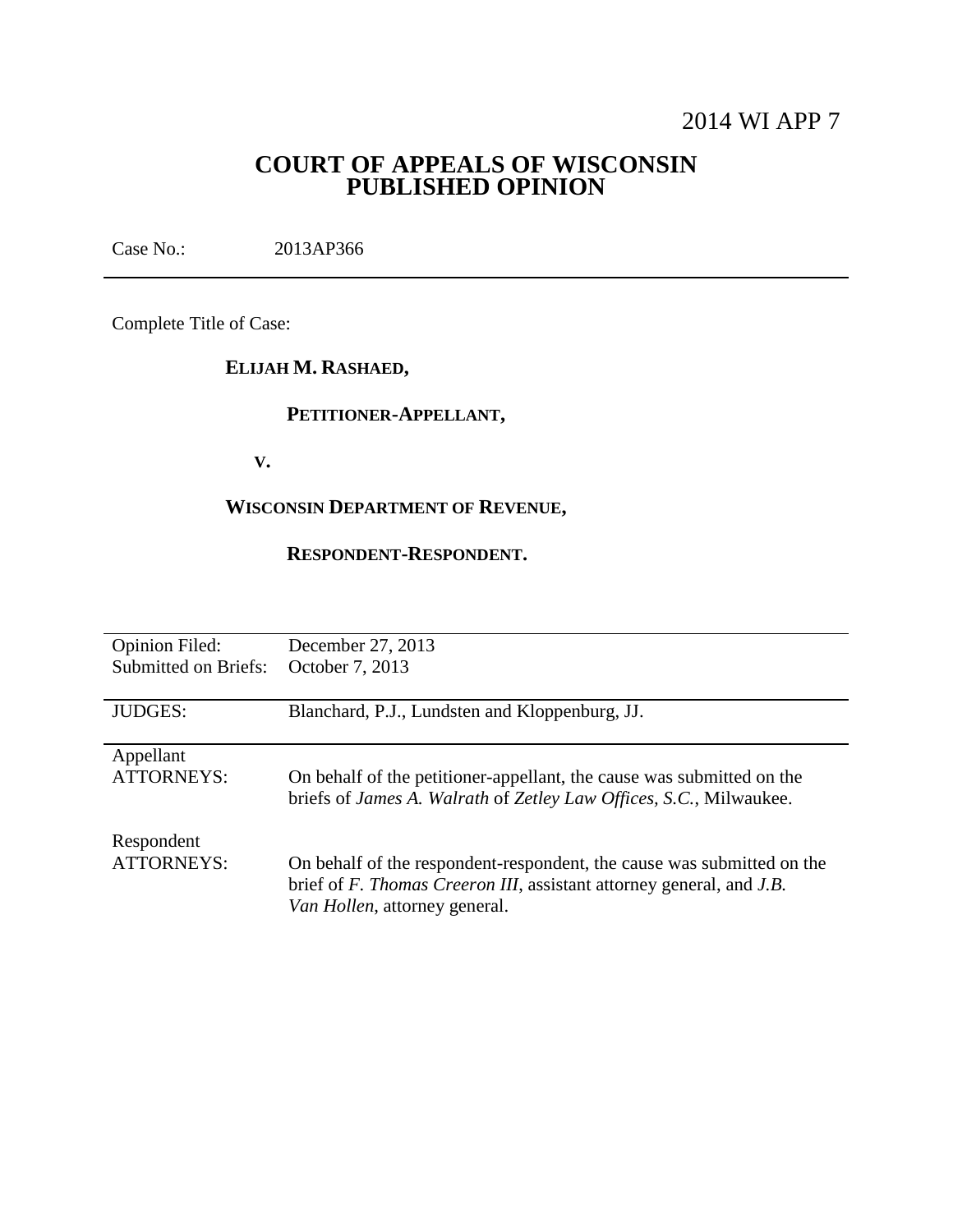# **2014 WI App 7**

## **COURT OF APPEALS DECISION DATED AND FILED**

### **December 27, 2013**

**Diane M. Fremgen Clerk of Court of Appeals**

#### **NOTICE**

**This opinion is subject to further editing. If published, the official version will appear in the bound volume of the Official Reports.** 

**A party may file with the Supreme Court a petition to review an adverse decision by the Court of Appeals.** *See* **WIS. STAT. § 808.10 and RULE 809.62.** 

**Appeal No. 2013AP366 Cir. Ct. No. 2011CV5206**

#### **STATE OF WISCONSIN IN COURT OF APPEALS**

#### **ELIJAH M. RASHAED,**

#### **PETITIONER-APPELLANT,**

 **V.**

**WISCONSIN DEPARTMENT OF REVENUE,**

 **RESPONDENT-RESPONDENT.**

APPEAL from an order of the circuit court for Dane County: C. WILLIAM FOUST, Judge. *Affirmed*.

Before Blanchard, P.J., Lundsten and Kloppenburg, JJ.

¶1 LUNDSTEN, J. Elijah Rashaed appeals the circuit court's order affirming a Tax Appeals Commission decision. The commission upheld the Department of Revenue's determination that Rashaed is personally liable for sales taxes from the years 1998-2000 owed by one or more businesses Rashaed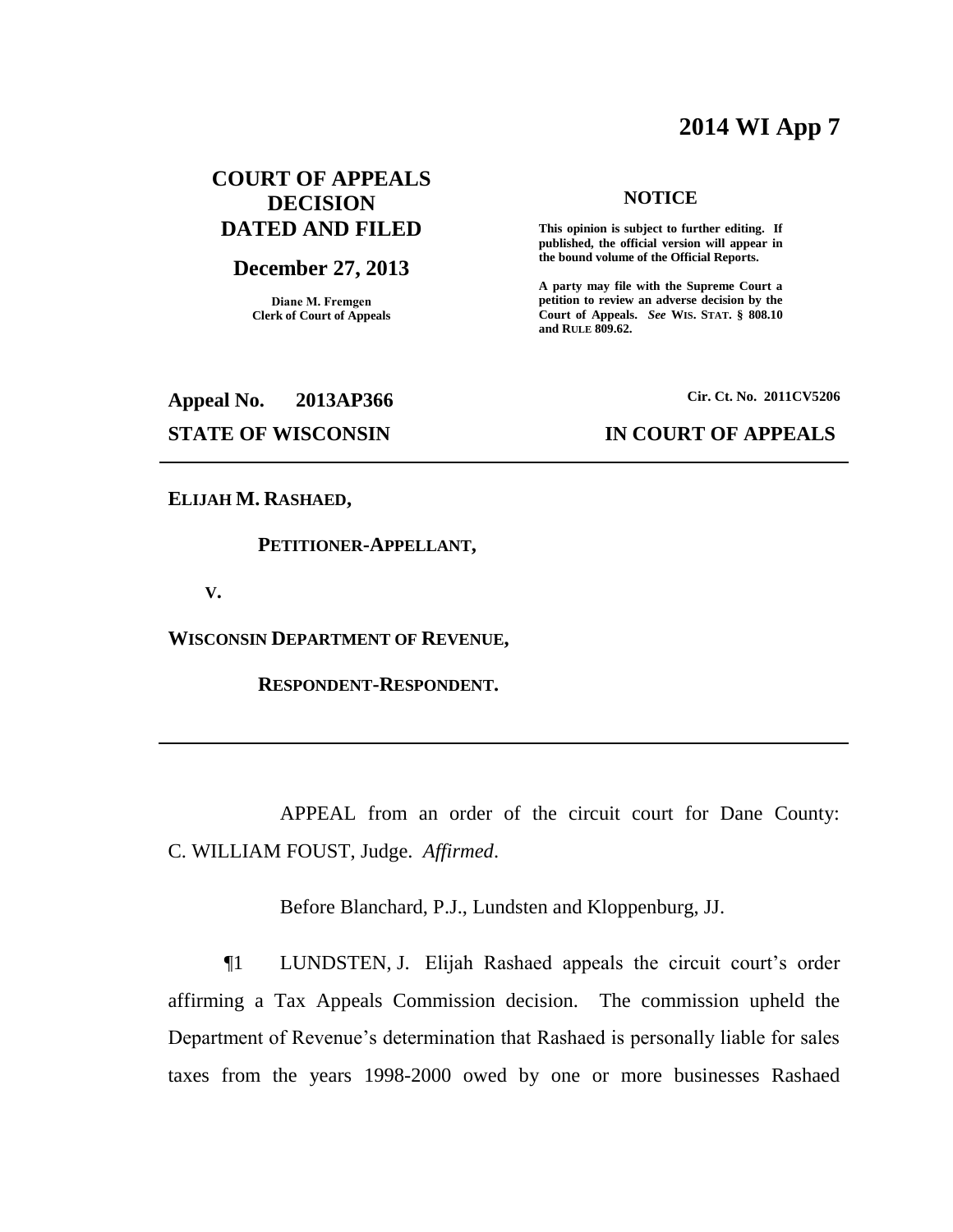operated. The parties agree that there is generally a four-year statute of limitations for imposing liability for a sales tax deficiency, regardless of willfulness. *See* WIS. STAT.  $\S 77.59(3)$  (2011-12).<sup>1</sup> However, under WIS. STAT.  $\S 77.60(9)$ , the provision at issue in this case, there is no limitations period when the Department seeks to impose personal liability on persons who willfully fail to pay, account for, or collect a tax they were required to pay, account for, or collect. Rashaed challenges § 77.60(9) on equal protection grounds, arguing that the absence of a limitations period, when compared with the general four-year limitations period applicable to liability under § 77.59(3), lacks a rational basis. We agree with the circuit court that Rashaed has not identified an equal protection problem, and affirm.

#### *Background*

¶2 The underlying sales taxes at issue total approximately \$191,000. The taxes were owed by one or more business entities associated with a clothing store that Rashaed operated. Although the taxes were for periods ending in 1998, 1999, and 2000, the Department did not seek to hold Rashaed personally liable for the taxes until some time in  $2009<sup>2</sup>$ .

¶3 Rashaed petitioned the Department for redetermination of his liability for the taxes, and the Department denied his petition. His efforts to have

<sup>&</sup>lt;sup>1</sup> All references to the Wisconsin Statutes are to the 2011-12 version unless otherwise noted.

 $2\;\;$  In this opinion, we refer only to "sales" taxes for ease of discussion, even though we are uncertain whether the tax amounts at issue here include only sales taxes or both sales and use taxes. The parties do not suggest that it matters whether just one or both taxes are involved, and it appears that both taxes are treated the same under the pertinent statutes.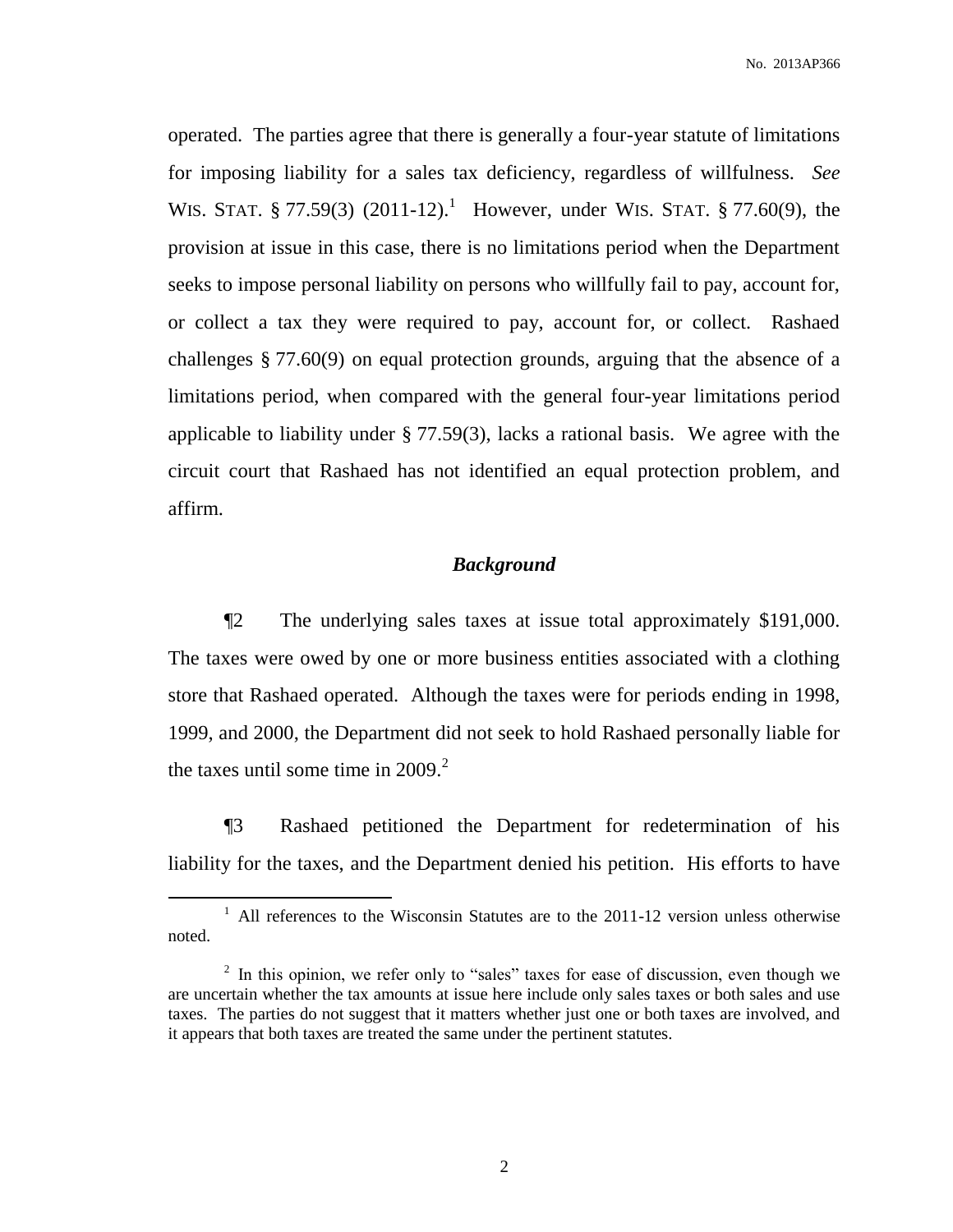his tax liability overturned by the commission and the circuit court were also unsuccessful.

#### *Discussion*

¶4 The only issue on appeal is Rashaed's equal protection challenge to WIS. STAT. § 77.60(9). The constitutionality of a statute is a question of law that we review de novo. *Nankin v. Village of Shorewood*, 2001 WI 92, ¶10, 245 Wis. 2d 86, 630 N.W.2d 141. "The burden is on the party challenging [a] statute to prove that the statute is unconstitutional beyond a reasonable doubt." *Id.* The courts "indulge 'every presumption to sustain the law if at all possible.'" *Id.* (quoted source omitted). We conclude, for the reasons explained below, that Rashaed fails to meet his burden.

¶5 Rashaed does not argue that this case involves a suspect class or a fundamental right or interest. Accordingly, the only question is whether there is a rational basis for the statutory classification that the legislature has created. *See id.*, 11 ("Where the statutory classification does not involve a suspect class or a fundamental interest, we will sustain the classification if there exists any rational basis to support it.").

¶6 "Whether a legislative distinction between otherwise similarly situated persons violates equal protection depends upon whether there is a reasonable basis to support it." *State v. Dennis H.*, 2002 WI 104, ¶31, 255 Wis. 2d 359, 647 N.W.2d 851. We will uphold the legislature's classification as having a rational basis unless

> "the legislature has made an irrational or arbitrary classification … that has no reasonable purpose or relationship to the facts or a proper state policy." Any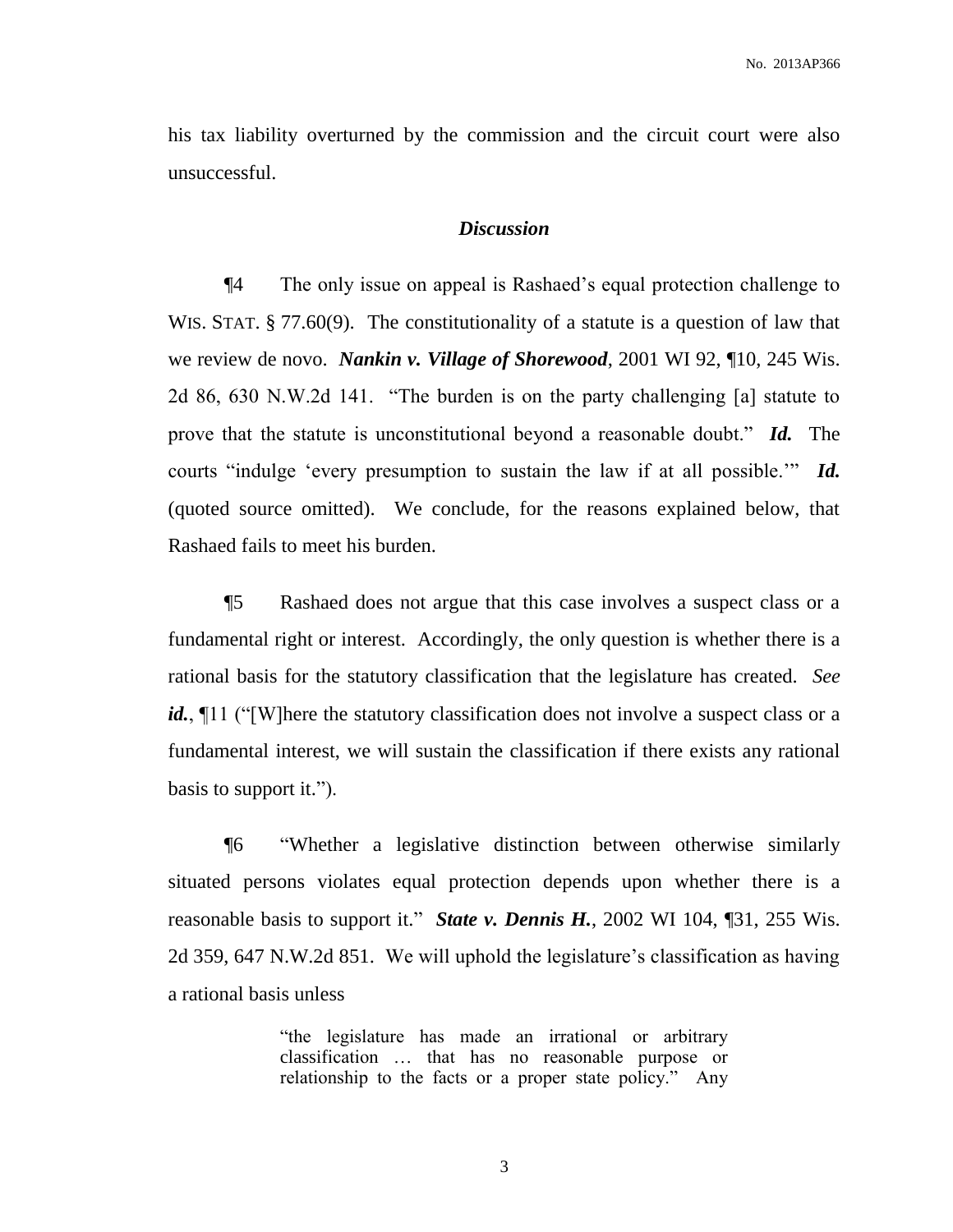doubts must be resolved in favor of the reasonableness of the classification.

"'The fact [that] a statutory classification results in some inequity ... does not provide sufficient grounds for invalidating a legislative enactment.'" … "[t]he basic test is not whether some inequality results from the classification but whether there exists a rational basis to justify the inequality of the classification."

*Metropolitan Assocs. v. City of Milwaukee*, 2011 WI 20, ¶¶61-62, 332 Wis. 2d 85, 796 N.W.2d 717 (quoted sources and citation omitted). If the legislature has not expressly articulated the basis for its classification, the court is "obligated to construct a rationale if at all possible." *Id.*, ¶63.

¶7 The parties agree on the pertinent statutory framework that creates the categories that are treated differently in terms of statutory time limits on liability. As indicated above, there is a general four-year statute of limitations for determinations of sales tax deficiencies. *See* WIS. STAT. § 77.59(3). However, under WIS. STAT. § 77.60(9), there is no statute of limitations when the Department seeks to impose personal liability on a person who does not himself or herself owe taxes, but who is obligated to ensure payment of taxes owed by a taxpaying entity. More specifically, no statute of limitations applies when:

- The person is "required to collect, account for or pay the amount of tax imposed";
- The person "willfully" fails to collect, account for, or pay the tax; and
- The person's "principal is unable to pay such amounts."

#### WIS. STAT. § 77.60(9).

¶8 As a threshold matter, we note that we treat Rashaed's equal protection challenge as a facial challenge, and not as an "as applied" challenge.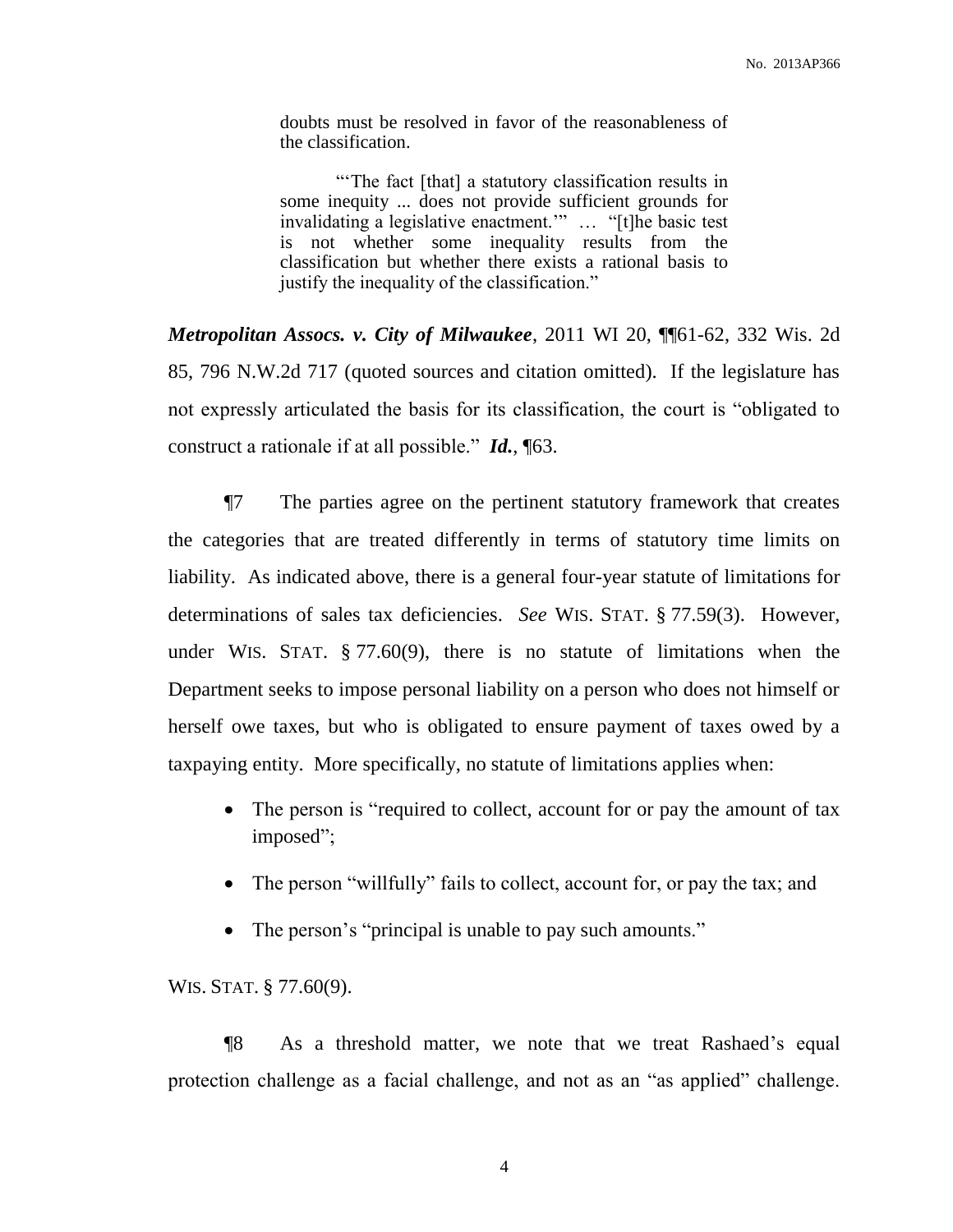As the Department points out, the supreme court has explained the distinction this way:

> "If a court holds a statute unconstitutional on its face, the state may not enforce it under any circumstances, unless an appropriate court narrows its application; in contrast, when a court holds a statute unconstitutional as applied to particular facts, the state may enforce the statute in different circumstances."

*State v. Konrath*, 218 Wis. 2d 290, 304 n.13, 577 N.W.2d 601 (1998) (quoted source omitted). Rashaed's brief-in-chief does not address this distinction or how it might affect our analysis. The Department argues in its responsive brief that WIS. STAT. § 77.60(9) is constitutional both on its face and as applied to Rashaed. In his reply brief, Rashaed asserts that he is making both types of challenges, but we can discern no developed as-applied argument. Accordingly, we address Rashaed's facial unconstitutionality arguments and ignore his assertion that he makes an "as applied" challenge.

¶9 Rashaed states that this case presents the question whether there is a rational basis to treat "taxpaying businesses" differently from "their officers" who are responsible for actually paying the businesses' taxes. Thus, Rashaed appears to assert that the legislature has created, and improperly treated differently, the following two categories:

- (1) Sales taxpayers that are generally businesses and that are deficient in their payment of sales taxes, but not willfully so.
- (2) Business officers and other natural persons, such as Rashaed, who are responsible for paying taxes owed by businesses and who willfully fail to fulfill that responsibility.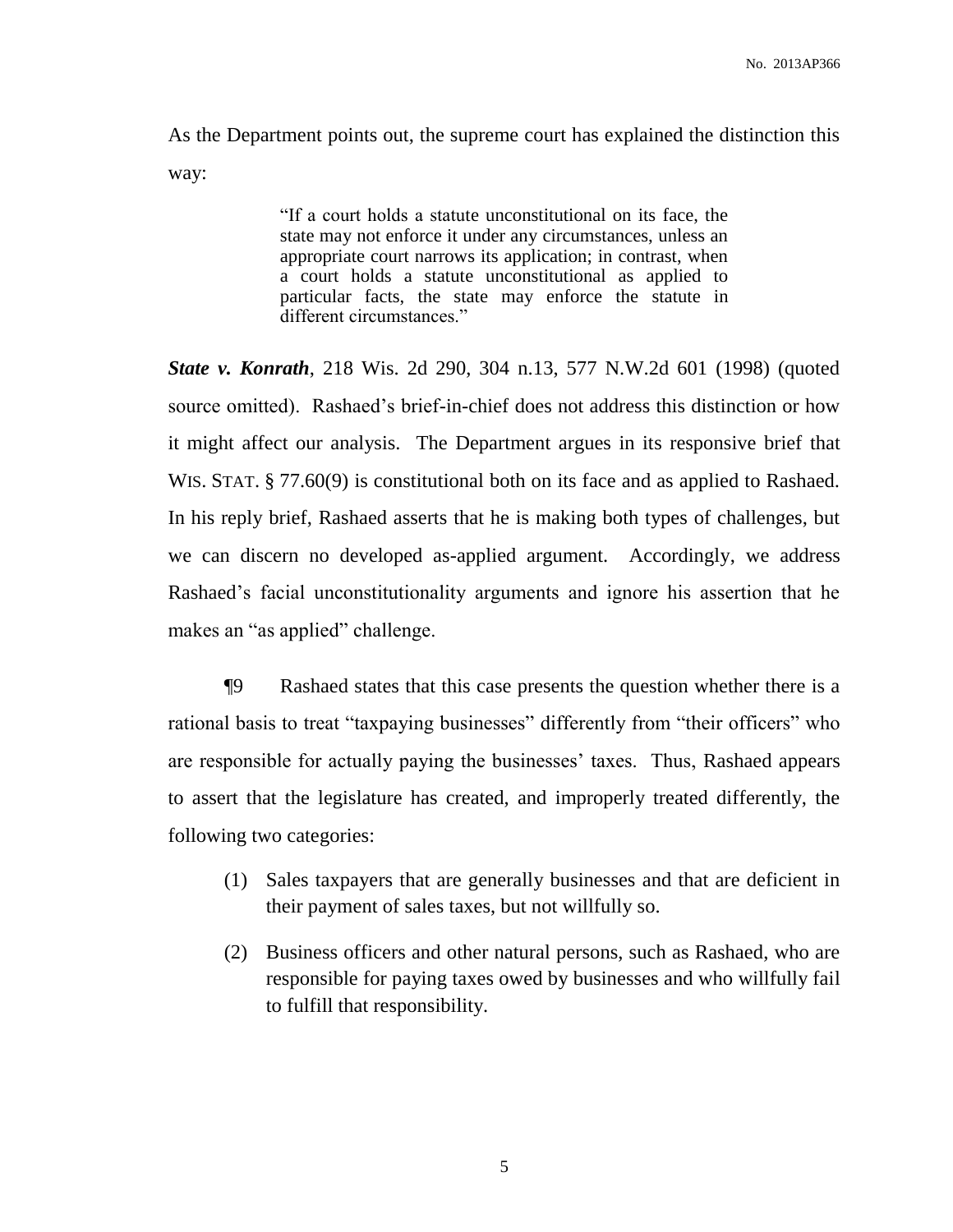At the same time, Rashaed points out that his first category, "businesses," includes not only business entities but also "natural persons."<sup>3</sup> To the extent that Rashaed is saying that the key distinction between the two categories is that, in general, the first category is *primarily* comprised of business entities while the second category is comprised of natural persons, he misses the mark. The most important distinction between the two categories is willfulness in non-payment of taxes.

¶10 Rashaed never comes to grips with the proposition that different treatment may be rationally based on a difference in culpability. Persons who

WIS. STAT. § 77.51(10) (emphasis added); *see also* WIS. STAT. § 77.59(3). The category of persons subject to no statute of limitations under WIS. STAT. § 77.60(9) appears to be limited to natural persons:

> The personal liability of such person as provided in this subsection shall survive the dissolution of the corporation or other form of business association.... "Person", in this subsection, includes an officer, employee or other responsible person of a corporation or other form of business association or a member, employee or other responsible person of a partnership, limited liability company or sole proprietorship who, as such officer, employee, member or other responsible person, is under a duty to perform the act in respect to which the violation occurs.

WIS. STAT. § 77.60(9).

<sup>&</sup>lt;sup>3</sup> The category of taxpayers subject to the four-year statute of limitations includes any "person" as broadly defined in WIS. STAT. § 77.51(10), which includes natural persons. Section 77.51(10) provides:

<sup>&</sup>quot;Person" includes any *natural person*, firm, partnership, limited liability company, joint venture, joint stock company, association, public or private corporation, the United States, the state, including any unit or division of the state, any county, city, village, town, municipal utility, municipal power district or other governmental unit, cooperative, unincorporated cooperative association, estate, trust, receiver, personal representative, any other fiduciary, any other legal entity, and any representative appointed by order of any court or otherwise acting on behalf of others.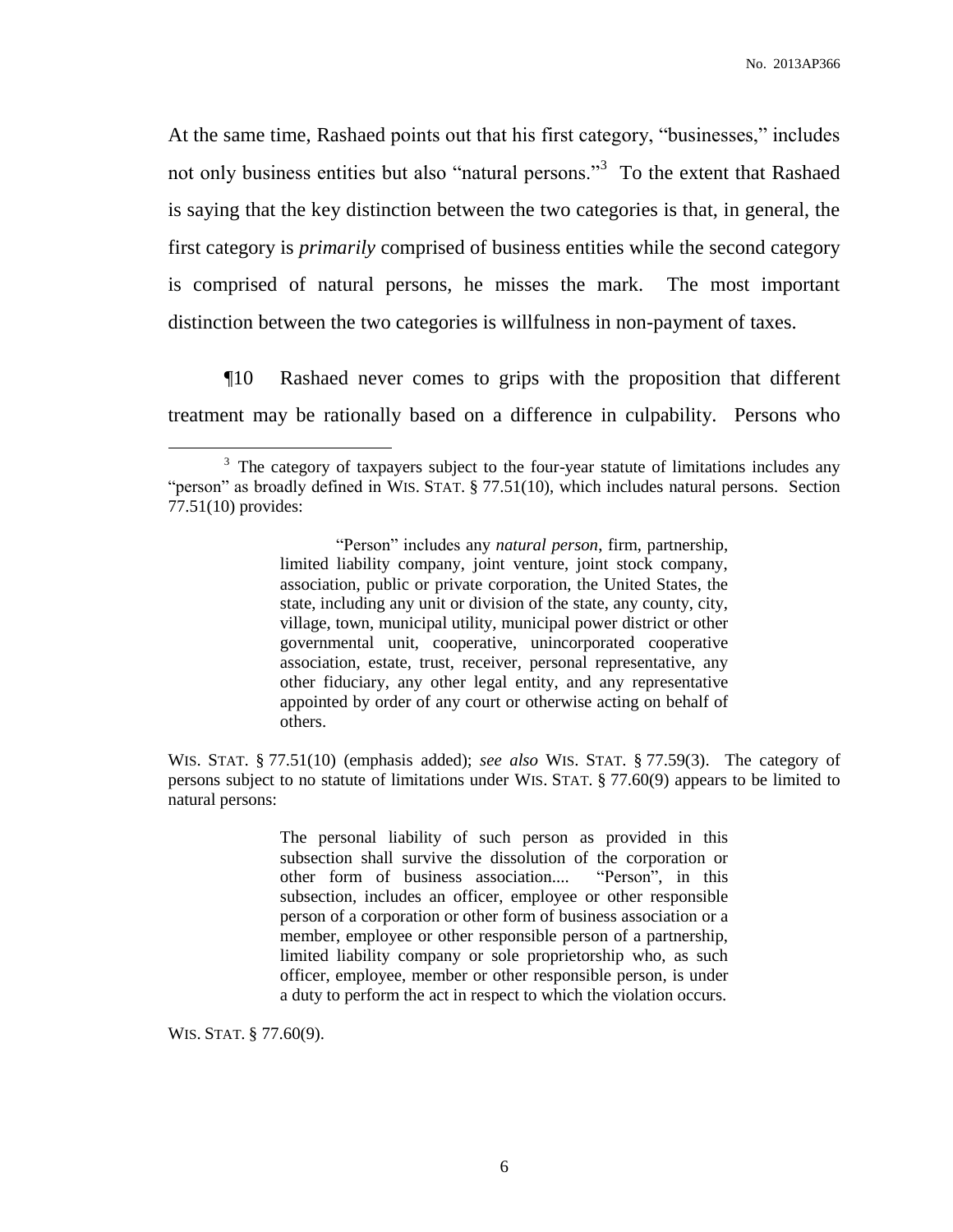merely fail to pay taxes are not as culpable as persons who willfully fail to pay. Rashaed does not demonstrate that this justification for the difference in treatment is irrational.

¶11 As the circuit court reasoned, the legislature could have rationally concluded that it may take longer to identify, locate, and collect against natural persons who willfully fail to meet their obligations as specified in WIS. STAT. § 77.60(9). Indeed, the commission's decision contains detailed factual findings supporting a conclusion that Rashaed evaded payment of business tax liabilities for several years by, among other things, repeatedly changing his name. While we need not rely on the commission's findings to conclude that the classification has a rational basis, those findings illustrate the type of situation that the legislature could have contemplated.

¶12 Rashaed's primary equal protection argument appears to be that the different statute-of-limitations treatment of the two categories is irrational because, as to the second category (the one including Rashaed), having an "unlimited" statute of limitations on personal liability is inherently irrational.<sup>4</sup> We are not persuaded.

¶13 Rashaed supports this argument with case law stating that unlimited statutes of limitations are "repugnant to the genius of our laws." *See Adams v. Woods*, 6 U.S. (2 Cranch) 336, 342 (1805); *United States v. Mayo*, 26 F. Cas. 1230, 1231 (C.C.D. Mass. 1813). In *Adams*, the Supreme Court further stated that

<sup>&</sup>lt;sup>4</sup> We follow Rashaed's lead in referring to the absence of a limitations period as an "unlimited" statute of limitations.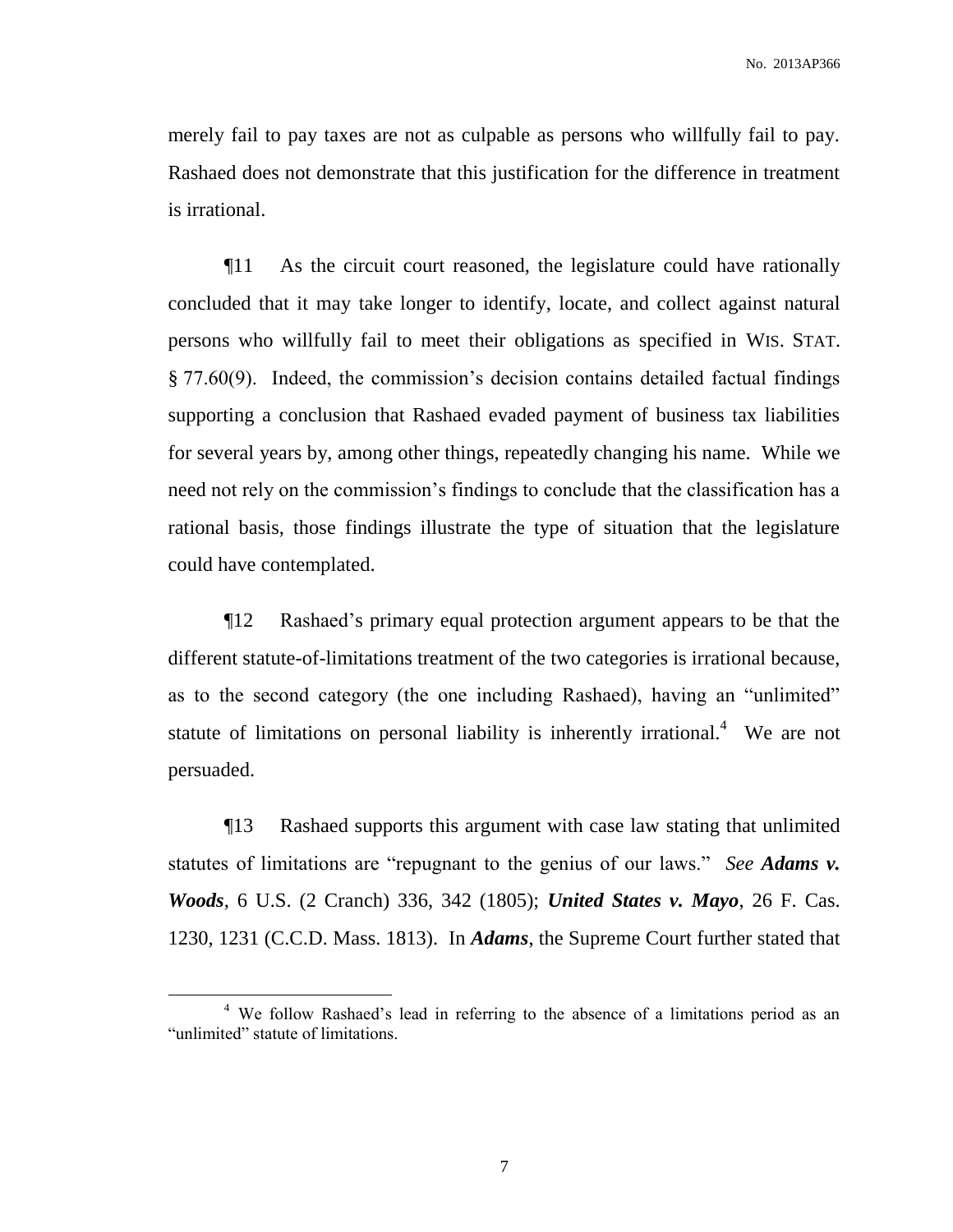"it could scarcely be supposed that an individual would remain forever liable to a pecuniary forfeiture." *Adams*, 6 U.S. (2 Cranch) at 342.

¶14 While these cases might at first seem to support Rashaed, they do not involve constitutional questions, and Rashaed does not address contrary case law that seems to more plainly address the topic. For example, in *Lucia v. United States*, 474 F.2d 565 (5th Cir. 1973), the court explained that "there is no substantive or fundamental right to the shelter of a period of limitations…. [T]he extent to which a tax assessment is barred by time is within exclusive Congressional control, unlimited by the Constitution." *Id.* at 569-70; *see also E.I. Dupont De Nemours & Co. v. Davis*, 264 U.S. 456, 462 (1924) (reasoning that "an action on behalf of the United States in its governmental capacity … is subject to no time limitation, in the absence of congressional enactment clearly imposing it"); *Mullikin v. United States*, 952 F.2d 920, 927-29 (6th Cir. 1991) (referencing several "unlimited" statutes of limitations in the federal tax code and explaining that "the government is not subject to a statute of limitations on a cause of action in its favor unless the government expressly so provides"). $5$ 

¶15 For support, Rashaed also relies on *State v. Chrysler Outboard Corp.*, 219 Wis. 2d 130, 580 N.W.2d 203 (1998). He asserts that the court in *Chrysler Outboard* rejected an "open-ended" statute of limitations and that the court's reasoning shows that unlimited statutes of limitations are irrational. But *Chrysler Outboard* actually undercuts Rashaed's position.

<sup>&</sup>lt;sup>5</sup> That is not to say that delays in pursuing tax liabilities in particular cases might not implicate due process concerns, such as when a long delay impedes a taxpayer's ability to present a defense. But Rashaed makes no such due process argument.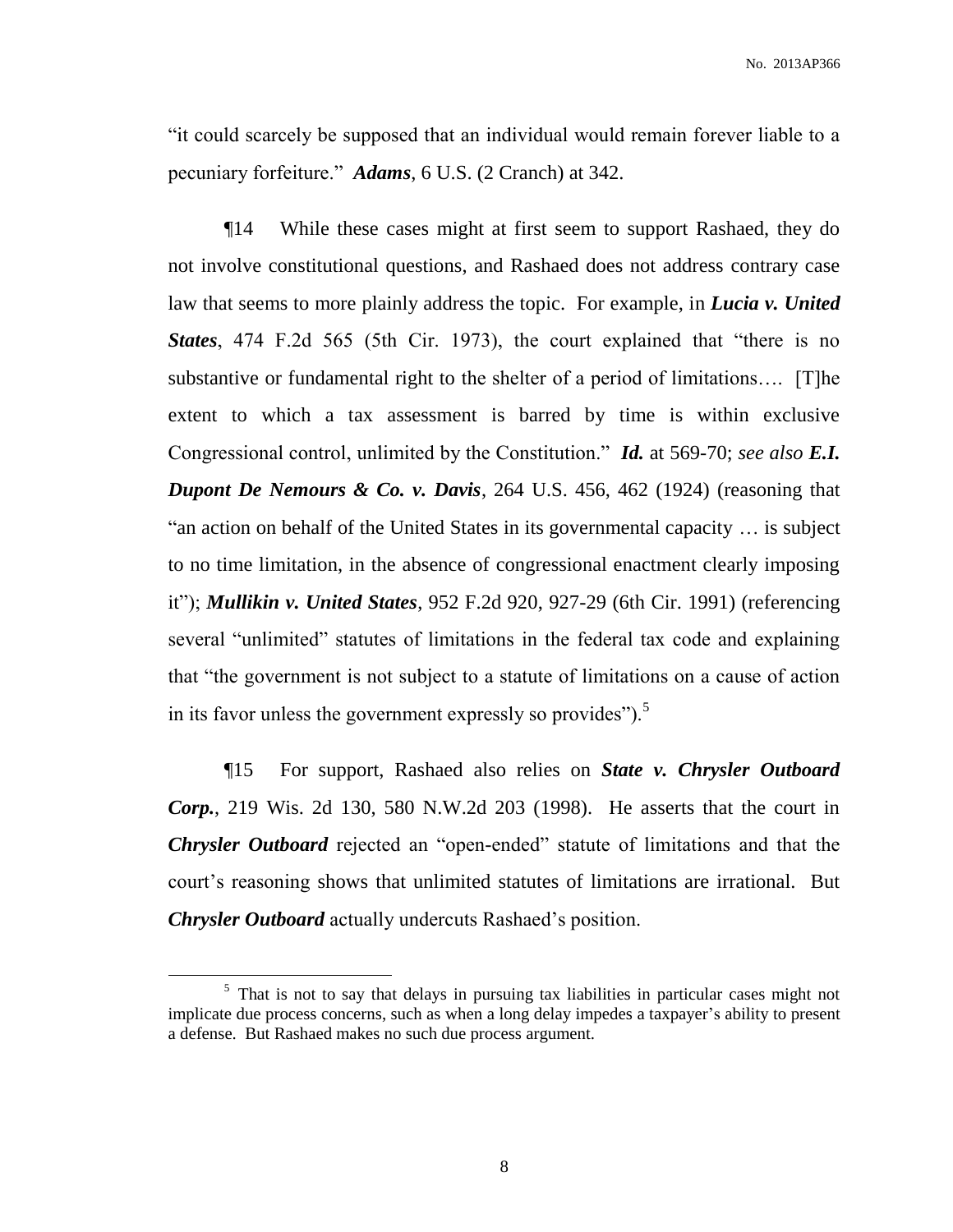¶16 As the Department points out, the pertinent issue in *Chrysler Outboard* was whether the court—not the legislature—should apply the so-called "discovery rule" to a certain class of pollution claims, thus creating an "openended" statute of limitations for those claims. *See id.* at 156-58. The court declined to apply the discovery rule, concluding that application of the rule in that context was a policy choice *for the legislature*. *Id.* The court reasoned that "'Wisconsin courts have traditionally held that statutes of limitation are policy considerations within the province of the legislature,'" and that "the decision to adopt an open-ended discovery rule of this sort is a course of action that should be undertaken only after substantial review by the legislature." *Id.* at 156 (quoted source omitted). Here, the legislature did make the policy choice.

¶17 Based on this case law and on the nature of an equal protection challenge, we think it clear that the real question here is not whether an unlimited statute of limitations is inherently irrational, but rather whether there is a rational basis for the legislature to apply a statute of limitations to one class but not the other. We agree with the circuit court and the Department that Rashaed's remaining arguments on this topic fall short. We identify and reject each below.<sup>6</sup>

<sup>&</sup>lt;sup>6</sup> Rashaed loosely ties some of his arguments to the five-part test that courts sometimes use to analyze equal protection challenges. That five-part test is: (1) the classification must be based upon "substantial distinctions" which make one class "really different" from another; (2) the classification must be "germane to the purpose of the law"; (3) the classification must "not be based upon existing circumstances only," meaning that the classification "must not be so constituted as to preclude addition to the numbers included within the class"; (4) "[t]o whatever class a law may apply, it must apply equally to each member thereof"; and (5) the characteristics of each class should be "so far different from those of other classes as to reasonably suggest at least the propriety, having regard to the public good, of substantially different legislation." *See, e.g.*, *Nankin v. Village of Shorewood*, 2001 WI 92, ¶39, 245 Wis. 2d 86, 630 N.W.2d 141. We reference parts of the test when pertinent.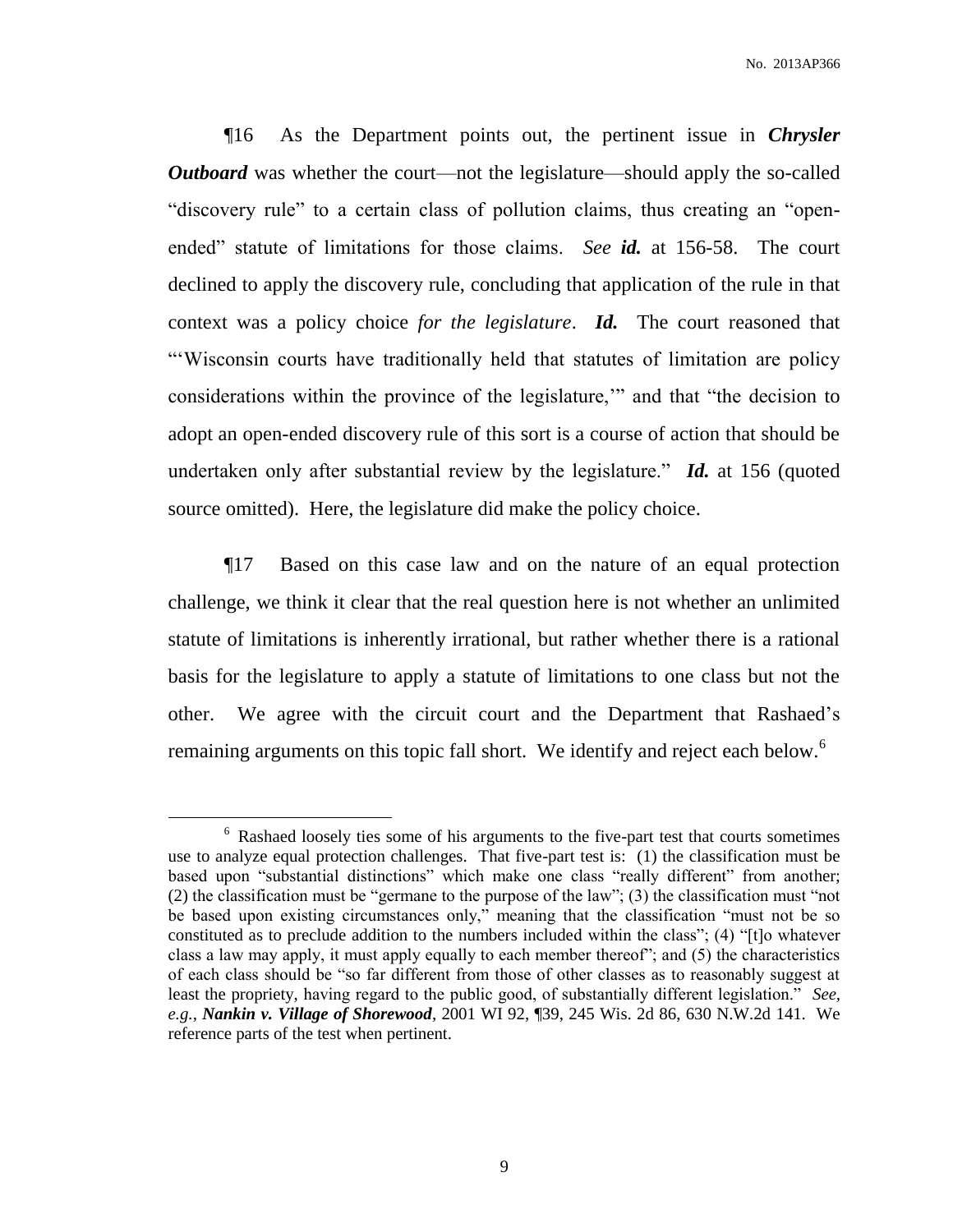No. 2013AP366

¶18 Rashaed argues that the legislature failed to "voice its reasoning" for the classification and that the reasons we rely on are mere "conjecture" or "speculation" as to the legislature's motives. This argument fails because courts are obligated to look for supportive rationales when the legislature does not expressly provide one. *See Metropolitan Assocs.*, 332 Wis. 2d 85, ¶63.

¶19 Rashaed argues that the circuit court failed to consider the purposes behind statutes of limitations, including promoting diligence, preventing loss of evidence, screening out meritless claims, and allowing the psychological comfort of repose. As we understand it, Rashaed is arguing that the circuit court, and now this court, must consider these policy considerations because a classification must be "germane to the purpose of the law." *See Nankin*, 245 Wis. 2d 86, ¶39. Assuming for argument sake that these considerations favor uniform treatment of the two categories, it remains true that the legislature could have rationally concluded that other objectives, including objectives related to the purposes of the sales tax liability statutes, outweigh them.

¶20 Rashaed's next argument relates to the requirement that a classification must be based upon "substantial distinctions" which make one class "really different" from another. *See id.* Rashaed argues that the classification here runs afoul of this requirement because a person's tax liability under WIS. STAT. § 77.60(9) is "derivative" of the business's tax liability. Rashaed points to a 1996 commission decision that states:

> Under the provisions of sec. 77.60(9), Wis. Stats., the liability is derivative. An assessment made pursuant to said section is not in the form of a personally assessed penalty, but is a transfer of the corporation's actual liability, including interest and penalties thereon.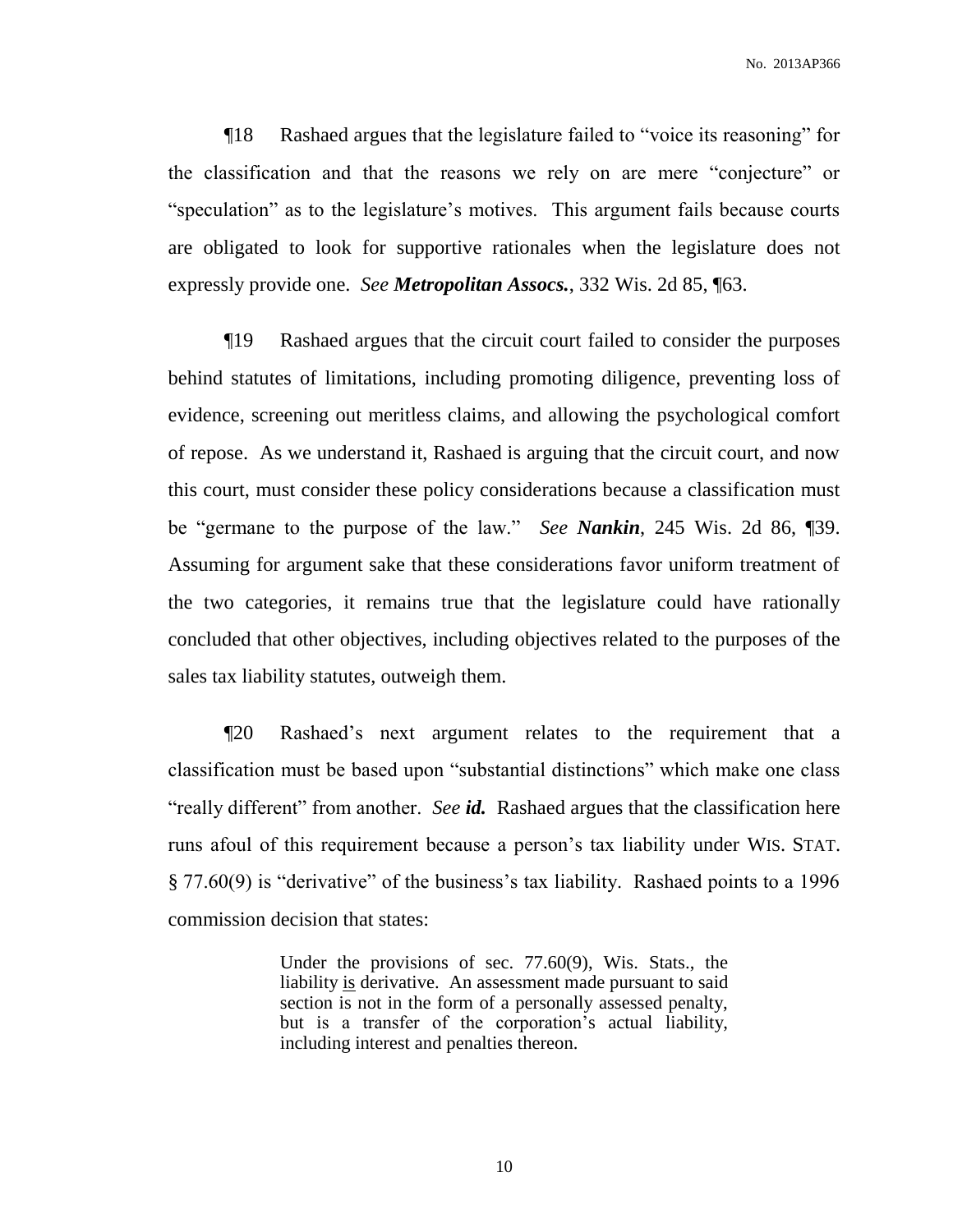*Drilias v. DOR*, TAC Docket Nos. 90-S-466 & 90-W-467, 1996 WL 288062, at \*4 (Wis. Tax App. Comm'n May 31, 1996). We reject Rashaed's argument based on *Drilias* because the commission's decision in that case does not involve an equal protection analysis (or any other constitutional issue), and Rashaed does not explain why the derivative or transferred nature of the liability might matter for purposes of equal protection. The legislature created a substantial and real distinction between a class of taxpayers that are merely deficient in paying their taxes and a class of persons who willfully breach their tax-related obligations. The fact that the underlying liability may be "derivative," "transfer[red]," or even the same is, so far as we can tell, beside the point. It is the two *classes* that must be "really different." *See Nankin*, 245 Wis. 2d 86, ¶39.

¶21 Finally, Rashaed argues that the classification at issue is not rational because the legislature provided a six-year statute of limitations for felony sales tax violations. Rashaed appears to argue that this undermines any conclusion that culpability could provide a rational basis for the unlimited statute of limitations for civil liability under WIS. STAT. § 77.60(9). We disagree. The legislature could have rationally concluded that civil liability (or the threat of it) for an unlimited period is a less severe consequence than felony criminal liability (or the threat of it) for a six-year period.

#### *Conclusion*

¶22 In sum, for the reasons stated, we reject Rashaed's equal protection challenge to WIS. STAT. § 77.60(9). We affirm the circuit court's order upholding the commission's decision that Rashaed is personally liable under § 77.60(9) for the taxes at issue.